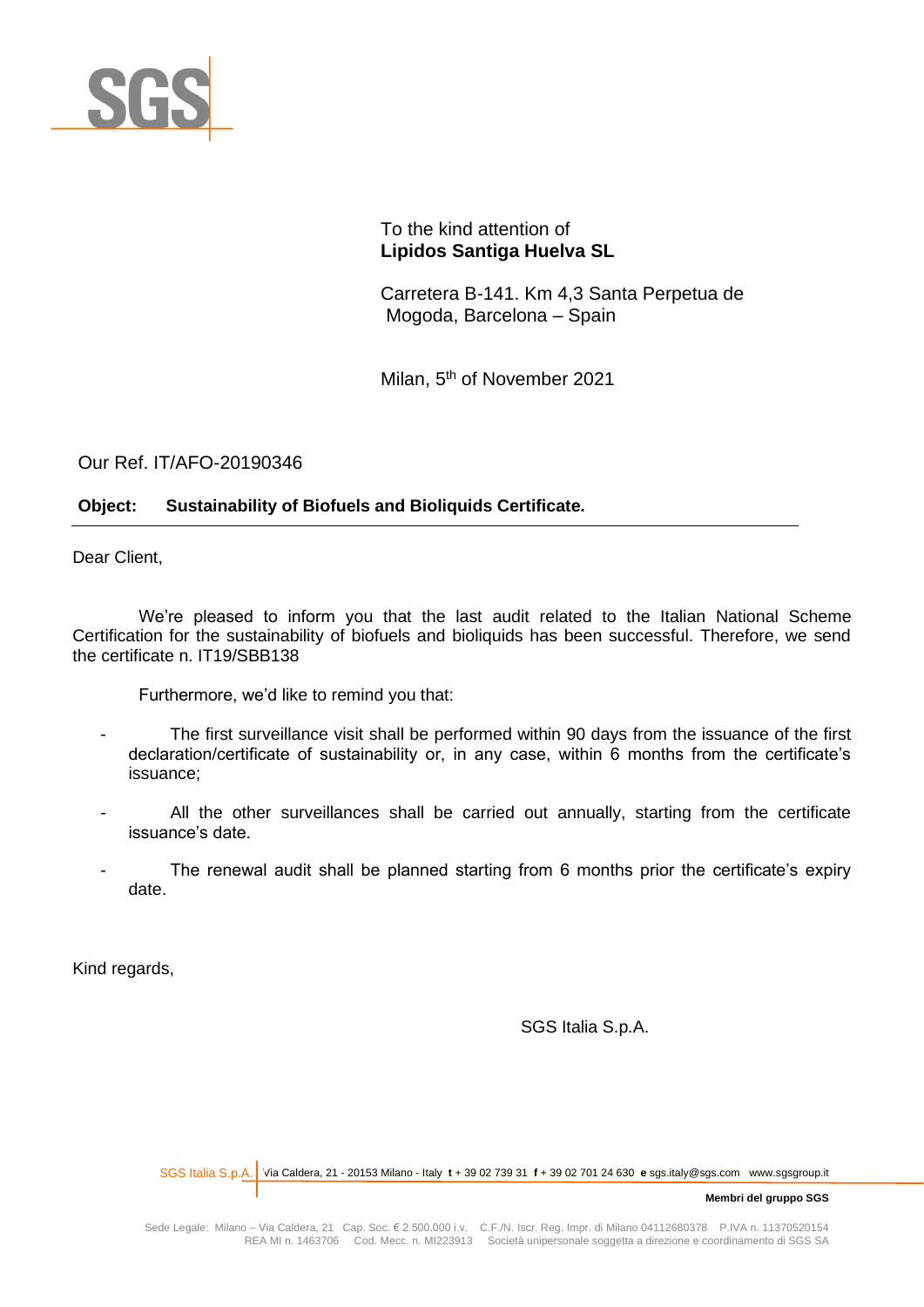

# Certificato di conformità IT19/SBB138

Si certifica che il prodotto sotto riportato è risultato conforme all'oggetto di certificazione

**RICHIEDENTE:** 

# Lipidos Santiga Huelva SL

Sede legale / Head quarter Carretera B-141, Km 4.3 Santa Perpetua de Mogoda. **Barcelona - Spain** 

Sede operativa / Operational unit Calle Torre Arenillas s/n Perto Exterior de Huelva, 21080 Palos de la Frontera, Huelva - Spain

OGGETTO DELLA CERTIFICAZIONE:

Valutare la conformità a fronte del Sistema Nazionale di Certificazione della Sostenibilità dei Biocarburanti e dei Bioliquidi

## **CERTIFICATION SCOPE:**

**Point of origin Treatment plant for waste/residues** 

> **Refinery Trader with storage**

La presente certificazione di prodotto finalizzata alla produzione di biocarburanti e bioliquidi si intende riferita al Sistema Nazionale di Certificazione istituito con Decreto 14 Novembre 2019 e s.m.i.

Certificazione rilasciata in conformità al regolamento Tecnico ACCREDIA RT-31 in vigore

Data rilascio certificato prima emissione / Date of certificate first issuance\*: 17/12/2019 Data ultima verifica / Date of last audit\*: 19/10/2021 Data rilascio Certificato / Certificate Issue Date\*: 03/11/2021 Data scadenza Certificato / Certificate Expiry Date\*: 14/10/2024

\*Format date: dd/mm/yyyy

La validità del presente certificato è subordinata all'esito soddisfacente dell'attività di sorveglianza periodica (i dettagli sui requisiti normativi di riferimento, sul campo di applicazione e sui siti di stoccaggio/tolling se presenti, sono descritti nelle pagine allegate - il cui n° è sotto riportato - che sono da ritenersi parte integrante del presente certificato)

> Autorizzato da / Authorised by Paola Santarelli

> > Pagina 2 di 4

 $\mathcal{U}$ 

SGS ITALIA S.p.A. Via Caldera, 21 20153 MILANO - Italy t + 39 02 73 93 1 f +39 02 70 10 94 89 www.sgs.com



This document is a Web version of SGS certificate for electronic use exclusively. It shall only be available by clicking on SGS Certification Mark which has been posted on Your website. It shall not be printed in anyway. This document is copyright protected. No content or appearance may be reproduced without the express written permission of SGS. Any misuse, alteration, forgery or falsification is unlawful.

GG



IT/AFO-20190346



4° 001.<br>
bro di MLA EA<br>
bro di MLA EA<br>
citamento SGO,<br>
GHG, LAB, LAT,<br>
Tamento SGO,<br>
stamento SGO,<br>
sedita Membro di MLA EA

*ditation scheme:<br>PRS, INSP, GHG,<br>of IAF MLA for ti<br>nes QMS, EMS, IS* mes QMS, EMS, ISMS, ISMS, FSQ<br>PRS and of ILAC MRA<br>ditation schemes TL,<br>and PTP PRC ML.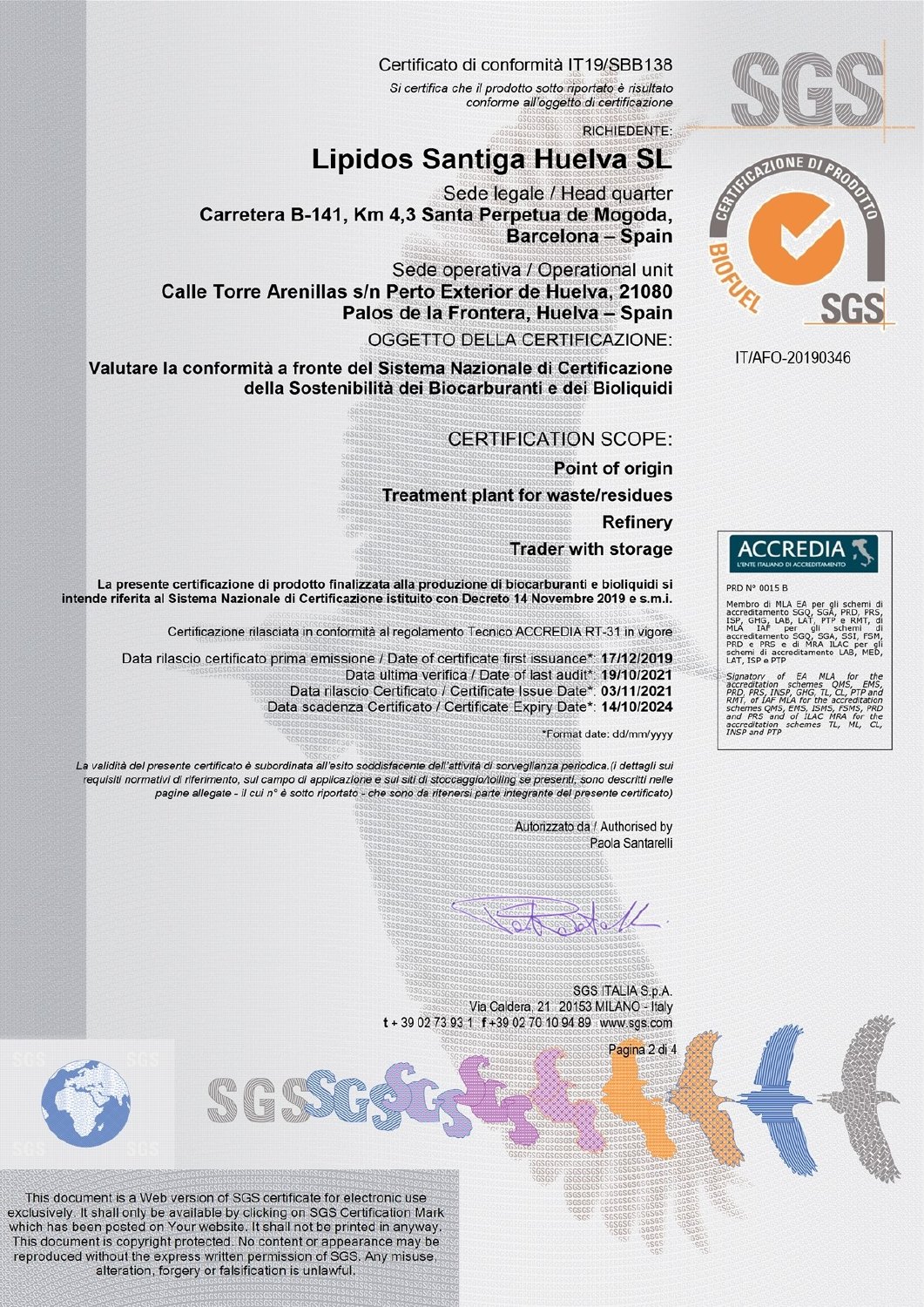

# Rif. commessa SGS ITALIA S.p.A. n./Contract N.: **IT/AFO-20190346** Ragione Sociale/Company name: **Lipidos Santiga Huelva SL** N. Cert. dell'Organizzazione/Certificate N.: **IT19/SBB138** Aggiornato al/Last Revision: **03/11/2021**

# *CAMPO DI APPLICAZIONE / AREA OF APPLICATION*

## *Attività in certificazione NIS / Activities under INS*

Point of origin, Treatment plant for waste/residues, Refinery, Trader with storage

## *Prodotti trattati relativamente allo scopo di certificazione / Materials handled under INS scopes:*

Point of origin

| Prodotti in ingresso /<br><b>Input Materials</b> | Prodotti in uscita /<br><b>Output Materials</b> | Prodotti in<br>uscita / Output<br>Materials $(1)$ | Rifiuti in uscita<br>Waste in<br>output <sup>(2)</sup> | Rifiuti in uscita<br>Waste in<br>$output^{(3)}$ | Sottoprodotti<br>$By$ -products <sup>(4)</sup> |
|--------------------------------------------------|-------------------------------------------------|---------------------------------------------------|--------------------------------------------------------|-------------------------------------------------|------------------------------------------------|
| Point of origin                                  | Soapstock                                       | Part A, lett. d                                   | 020304                                                 | n.a.                                            | n.a.                                           |
| Point of origin                                  | Spent bleaching earth (SBE)                     | Part A, lett. d                                   | 190299                                                 | n.a.                                            | n.a.                                           |

### Treatment plant for waste/residues

| Prodotti in ingresso /<br>Input Materials | Prodotti in uscita /<br><b>Output Materials</b> | Prodotti in<br>uscita / Output<br>Materials $(1)$ | Rifiuti in uscita<br>Waste in<br>output <sup>(2)</sup> | Rifiuti in uscita<br>/ Waste in<br>$output^{(3)}$ | Sottoprodotti /<br>$By$ -products <sup>(4)</sup> |
|-------------------------------------------|-------------------------------------------------|---------------------------------------------------|--------------------------------------------------------|---------------------------------------------------|--------------------------------------------------|
| Used cooking oil (UCO)                    | Used cooking oil (UCO) treated                  | Part B. lett. a                                   | n.a.                                                   | n.a.                                              | n.a.                                             |
| Soapstock                                 | Soapstock Acid Oil                              | Part A, lett. d                                   | n.a                                                    | n.a.                                              | n.a.                                             |

\*(5) Environmental permit number AAU/HU/048/20/m1 dated 21/06/2021.

#### **Refinery**

| Prodotti in ingresso /<br>Input Materials | Prodotti in uscita /<br><b>Output Materials</b> | Prodotti in<br>uscita / Output<br>Materials $(1)$ | Rifiuti in uscita<br>Waste in<br>output <sup>(2)</sup> | Rifiuti in uscita<br>Waste in<br>$output^{(3)}$ | Sottoprodotti /<br>$By$ -products <sup><math>(4)</math></sup> |
|-------------------------------------------|-------------------------------------------------|---------------------------------------------------|--------------------------------------------------------|-------------------------------------------------|---------------------------------------------------------------|
| Tallow cat. 3                             | Treated Tallow cat. 3                           | n.a                                               | n.a.                                                   | n.a.                                            | n.a.                                                          |
| POME Oil                                  | <b>Treated POME Oil</b>                         | Part A, lett. g                                   | n.a.                                                   | n.a.                                            | n.a.                                                          |

#### Trader with storage

| Prodotti in ingresso /<br>Input Materials | Prodotti in uscita /<br>Output Materials | Prodotti in<br>uscita / Output<br>Materials $(1)$ | Rifiuti in uscita<br>Waste in<br>output <sup>(2)</sup> | Rifiuti in uscita<br>'Waste in<br>$output^{(3)}$ | Sottoprodotti<br>$By$ -products <sup>(4)</sup> |
|-------------------------------------------|------------------------------------------|---------------------------------------------------|--------------------------------------------------------|--------------------------------------------------|------------------------------------------------|
| Feedstock                                 | Feedstock                                | Part $A - B$                                      | n.a.                                                   | n.a.                                             | n.a.                                           |

- (1) Categoria di appartenenza di cui all'allegato 1, parte 2-bis D. Lgs 03/03/2011, n. 28 / Category related to annex 1, part 2-bis D. Lgs 03/03/2011, n. 28.
- (2) Codice CER se il rifiuto è prodotto in EU / CER Code if the waste is produced in EU.
- (3) C se il rifiuto prodotto fuori dalla UE è conforme alla Direttiva 2008/98/CE, altrimenti NC / C if the waste is not EU and it is compliant to Directive 2008/98/CE, if not NC.
- (4) C se il sottoprodotto è conforme alla definizione di cui all'art. 184 bis D. Lgs 03/04/2006, n. 152, altrimenti NC / C if the by-product is compliant to art. 184 bis D. Lgs. 03/04/2006, n. 152, if not NC.
- (5) qualora l'attività svolta dall'operatore economico certificato comporti la cessazione della qualifica di rifiuto, riportare l'indicazione esplicita degli estremi dell'autorizzazione rilasciata all'impianto in cui avviene il processo / if the activity carried out by the certified economic operator results as termination of the qualification of waste process, specify the authorization issued to the plant where the process takes place

Via Caldera, 21 - 20153 Milano - Italy **t** + 39 02 739 31 **f** + 39 02 701 24 630 **e** sgs.italy@sgs.com www.sgsgroup.it SGS Italia S.p.A.

**n.a. in tutti gli altri casi. / n.a. in all other cases.**

#### **Membri del gruppo SGS**